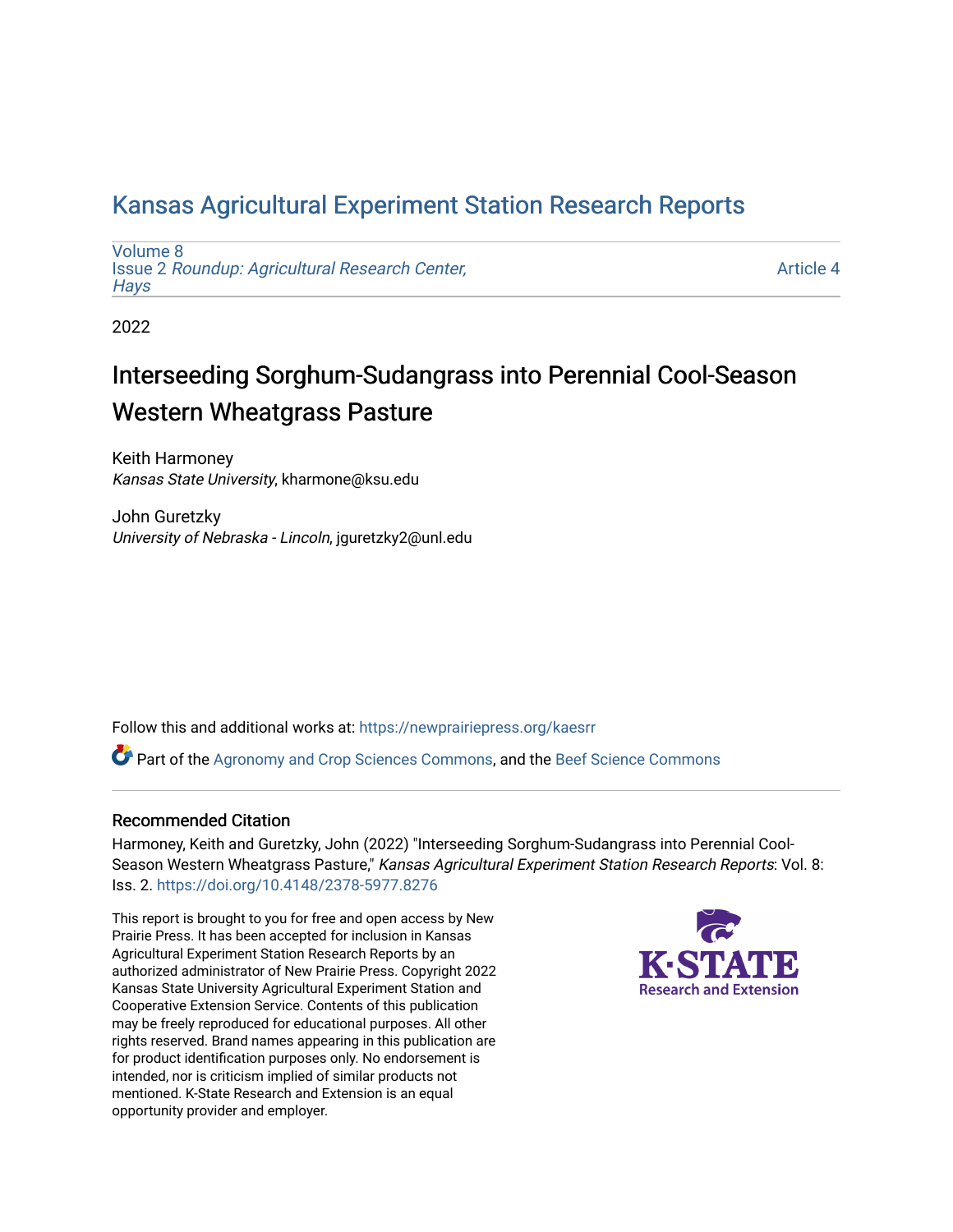## Interseeding Sorghum-Sudangrass into Perennial Cool-Season Western Wheatgrass Pasture

### Abstract

Conversion of pastureland into cropland has occurred at a rapid rate on the Great Plains. A reduction in total acreage of pastureland from this conversion has resulted in a decline of total numbers of beef cows in the same region. One method to mitigate the decline in cow numbers is to increase the carrying capacity of the remaining pastureland acres. To achieve this goal, a study was conducted to introduce warm-season annual grass species into perennial cool-season grass pastures to increase dry matter production during the mid-summer time period that perennial cool-season grasses would be most dormant. An increase in production during this time period could result in a significant overall increase in total land area production.

### Keywords

crabgrass, forage yield, seedling density, teff, wheatgrass, cool season pasture

### Creative Commons License



This work is licensed under a [Creative Commons Attribution 4.0 License](https://creativecommons.org/licenses/by/4.0/).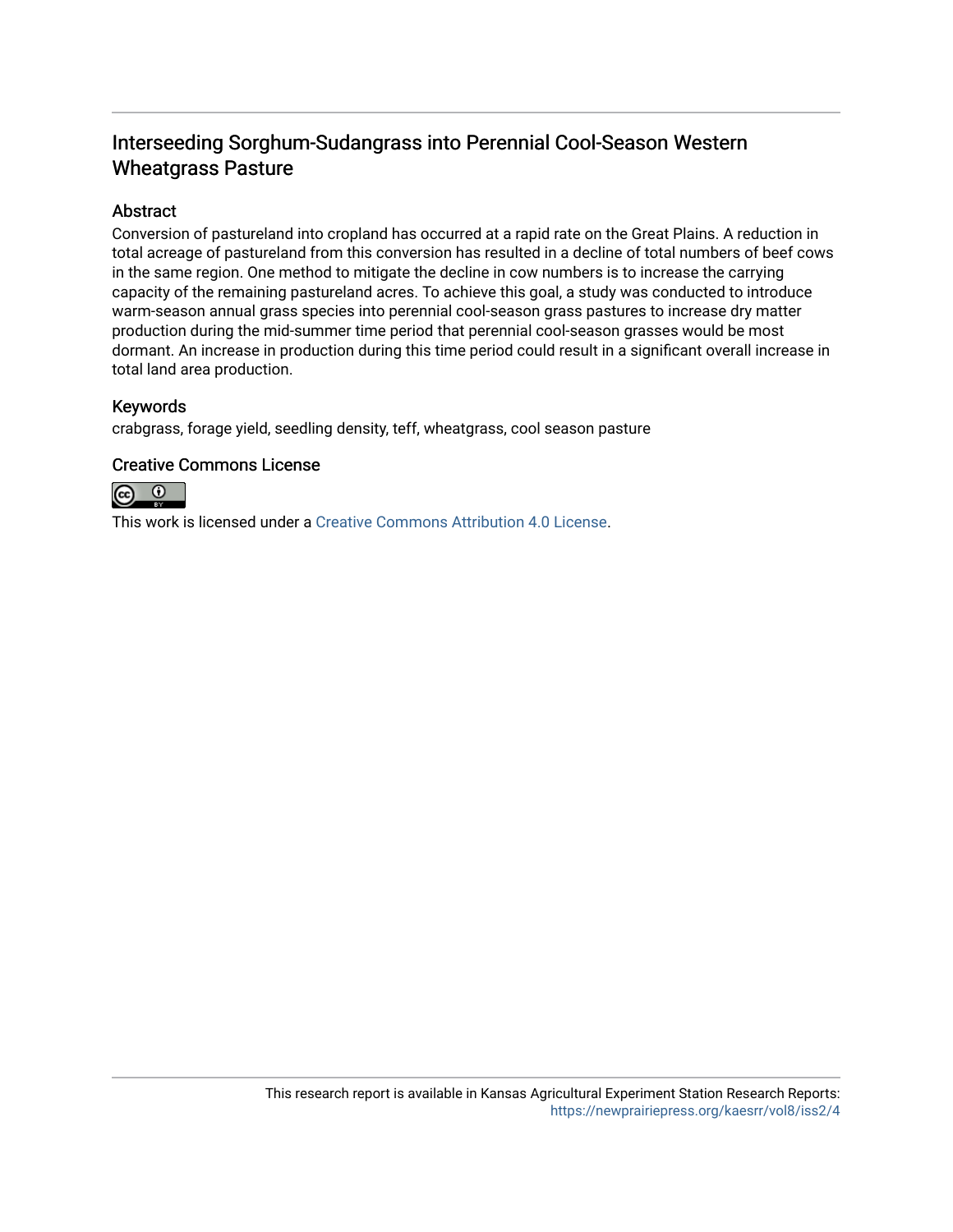

# Interseeding Sorghum-Sudangrass into Perennial Cool-Season Western Wheatgrass Pasture

*Keith Harmoney and John Guretzky1*

## **Introduction**

Conversion of pastureland into cropland has occurred at a rapid rate on the Great Plains. A reduction in total acreage of pastureland from this conversion has resulted in a decline of total numbers of beef cows in the same region. One method to mitigate the decline in cow numbers is to increase the carrying capacity of the remaining pastureland acres. To achieve this goal, a study was conducted to introduce warm-season annual grass species into perennial cool-season grass pastures to increase dry matter production during the mid-summer time period that perennial cool-season grasses would be most dormant. An increase in production during this time period could result in a significant overall increase in total land area production.

## Experimental Procedures

Three warm-season annual grasses (sorghum-sudangrass, crabgrass, and teff) were no-till drilled at three seeding rates (0.5X, 1.0X, and 1.5X) into perennial cool-season western wheatgrass pasture within a randomized complete block design experiment with three replications. Western wheatgrass was harvested at a 4-inch height with a self-propelled harvester with load cells in June of each year to determine forage yield. Subsamples were collected by hand from the harvester, were dried in a forced air oven for 72 hours, and weighed. Following wheatgrass harvest, warm-season annual grasses were seeded with a no-till drill in 12-inch spaced rows, and the plots were then fertilized with 60 lb N/acre. The base rates for 1.0X seeding rates were 40, 11, and 6.5 lb/acre for sorghum-sudangrass, teff, and crabgrass, respectively. Population density of the warm-season annual grasses was measured within a 2-ft<sup>2</sup> frame from three locations (total of 6 feet of row) in each plot following emergence, and warm-season annual grasses were harvested for yield determination at a 4-inch height at 90 days after planting. Warm-season annual grass samples were dried in a forced air oven for 72 hours, and weighed. The following spring, western wheatgrass was fertilized early with 60 lb N/acre and was harvested with a selfpropelled harvester in late spring to see if warm-season annual grass growth during the prior year had an effect on subsequent perennial cool-season grass growth.

#### Kansas State University Agricultural Experiment Station and Cooperative Extension Service

<sup>&</sup>lt;sup>1</sup> University of Nebraska Dept. of Agronomy and Horticulture, Lincoln, NE.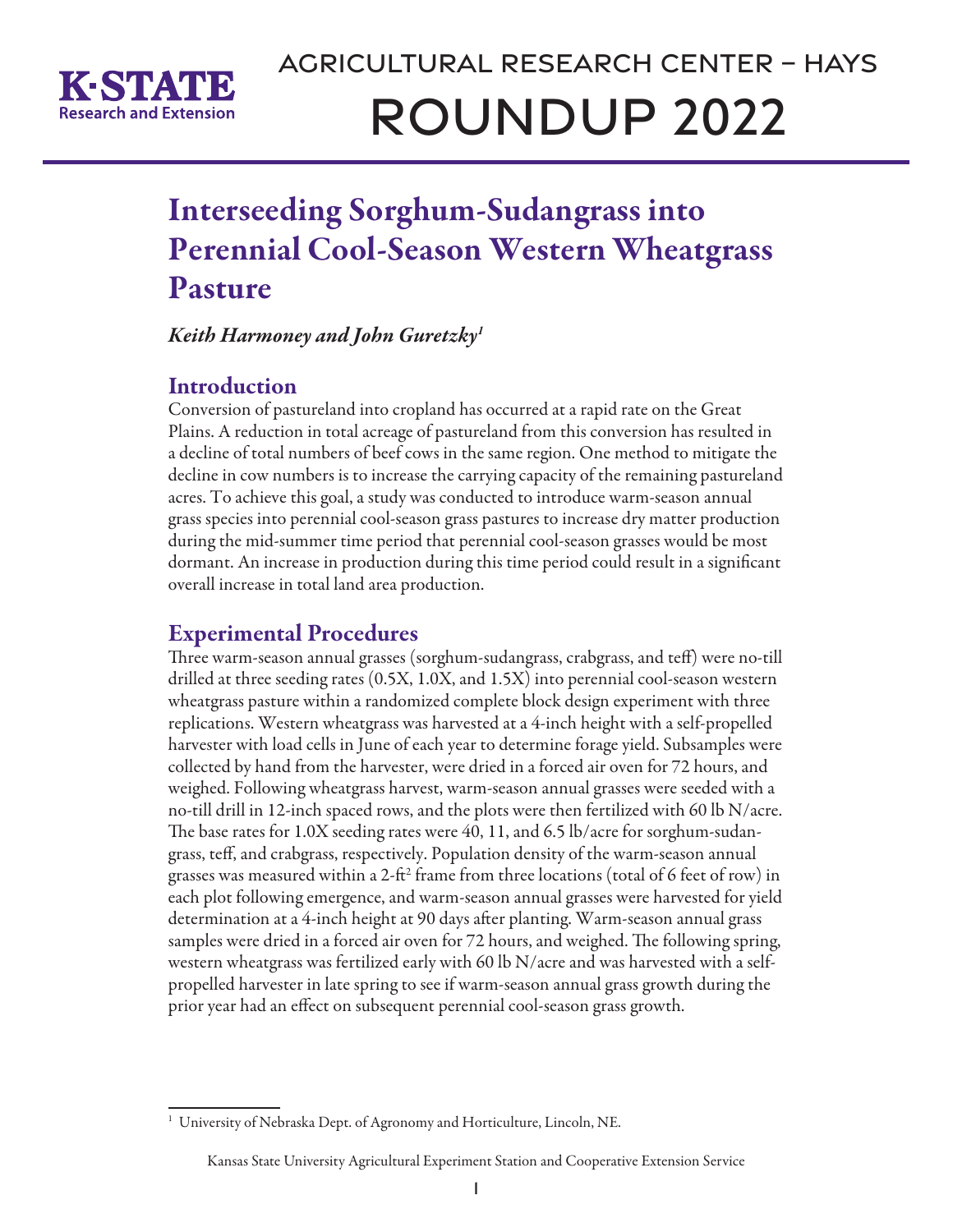## Results and Discussion

Western wheatgrass yields prior to seeding warm-season annual grasses ranged from 1740–3070 lb/acre in 2020 and 1250–1790 lb/acre in 2021 and were not different among treatments. The lack of rainfall in June 2021 reduced forage yield potential of western wheatgrass compared to 2020. Following wheatgrass harvest in June, soil was dry in both years, and precipitation was not adequate for germination of annual warm-season grasses. Sorghum-sudangrass was the only warm-season annual grass that established and maintained acceptable stands in either year (Table 1). At 90 days after seeding, sorghum-sudangrass plots averaged 6600 lb/acre additional forage in 2020, but just over 800 lb/acre additional forage was produced in 2021 (Table 2). Sorghumsudangrass seeded at the 1.5X rate produced more forage in 2021 than the 0.5X rate. Productive crabgrass and teff plants were rare and resulted in no additional harvestable forage in either year. In spring of 2021, plots with sorghum-sudangrass in 2020 had western wheatgrass yields that averaged 440–730 lb/acre less than the control plot and the averages of the failed teff and crabgrass seedings (Table 3). This resulted in a net forage increase of 5870–6160 lb/acre over the two years of production.

## **Implications**

Establishing sorghum-sudangrass in cool-season western wheatgrass pasture improved total forage production over two years with a net increase of nearly 3 tons of forage/acre compared to the cool-season grass alone. Vast improvements in production on limited pastureland resources are possible during years of greater precipitation. Greater forage production in turn increases the total number of beef cows the land area could support through grazing or haying.

| Warm-season grass species and seeding rate | 2020                              | 2021  |
|--------------------------------------------|-----------------------------------|-------|
|                                            | plants/acre --------------------- |       |
| Crabgrass 0.5X                             | 21780                             | 7260  |
| Crabgrass 1.0X                             | 36300                             | 19360 |
| Crabgrass 1.5X                             | 75020                             | 65340 |
| Sorghum-sudan 0.5X                         | 65340                             | 41140 |
| Sorghum-sudan 1.0X                         | 111320                            | 55660 |
| Sorghum-sudan 1.5X                         | 162140                            | 77440 |
| Teff 0.5X                                  | 12100                             | 12100 |
| $T\text{eff} 1.0X$                         | 24200                             | 12100 |
| $T\text{eff} 1.5X$                         | 38720                             | 21780 |

Table 1. Annual warm-season grass plant populations three weeks after seeding into western wheatgrass pasture in 2020 and 2021